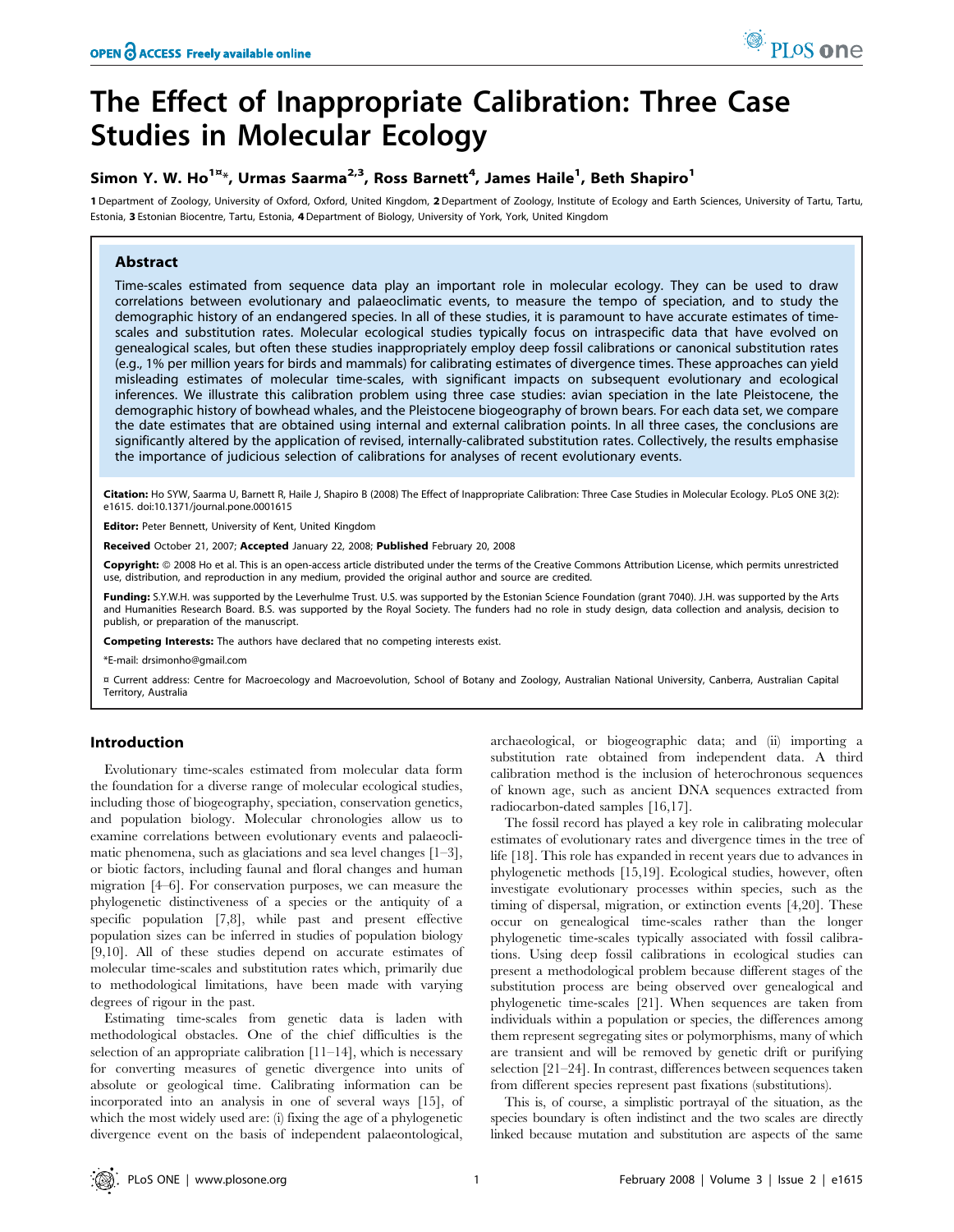population genetic processes. For example, the observed genetic variation within a species can be inflated by the presence of ancestral polymorphisms that have been inherited from the parent species [25].

Nevertheless, it is apparent that considerable disparities can result between long-term substitution rates and instantaneous mutation rates, with direct and indirect estimates of the latter frequently yielding high values [26–28]. This disparity can be magnified by saturation at mutational hot spots [29], which can obscure the presence of past polymorphisms and cause long-term rates to be underestimated if inadequate corrections are applied.

In a phylogenetic analysis, transient polymorphisms manifest themselves as excess nucleotide changes on the branches near the tips of the tree (Figure 1) [30,31]. They disappear from the population through time, so that the deeper a branch is in the tree, the fewer transient polymorphisms it will carry. When multiple species are compared within a single tree, the majority of nucleotide changes observed along the deepest branches, including the branch between the study species and outgroup, are likely to represent substitutions. Consequently, deeper calibration points will lead to slower observed rates [21,23]. This can lead to considerable overestimates of times to divergence, particularly when slow substitution rates are obtained from interspecific comparisons in a phylogenetic context and then extrapolated to population-level data [21,32].

We believe that the inappropriate use of extraspecific or external calibration points may have misled a substantial number of molecular ecological studies. Here we present three detailed case studies in which the conclusions are significantly altered by using intraspecific, internal calibration points.

## Results and Discussion

#### Avian Speciation in the Late Pleistocene

In Eurasia and North America, the Pleistocene was a time of significant fluctuations in climate and the distribution of habitats. Cyclical glacial advance and retreat produced dramatic changes in local environmental conditions over the past 250 kyr [33], leading

to the view that these changes were conducive to an increased rate of avian speciation, a concept embodied in the ''Late Pleistocene Origins'' (LPO) hypothesis [for a recent review, see 1]. This hypothesis readily lends itself to testing because it makes specific predictions about divergence times, which can be estimated from molecular data. A study of mitochondrial DNA from avian sister species found that divergences occurred prior to the Pleistocene [34]. On the basis of this evidence the authors suggested that the speciation events were associated with early glacial expansion in the Northern Hemisphere around 2.4 Myr before present (BP). In contrast, an analysis of diverging conspecific populations or 'phylogroups', which were interpreted as reflecting incipient speciation, supported a more recent time-scale for avian diversification [35]. The debate has continued in numerous subsequent studies [36–42].

In nearly all of these studies, the authors collected a series of genetic divergence estimates, then divided the distances by a known substitution rate in order to produce an estimate of the time since divergence. The reliability of such estimates depends absolutely on the accuracy of the imported rate. Without exception, the substitution rate used in tests of the LPO hypothesis has been the 'traditional' mitochondrial rate of 0.01 substitutions per site per million years (subs/site/Myr), which has long been adopted as a standard in avian molecular studies [43,44]. There are several reasons why the use of this rate may be questionable. First, the rate is not universally applicable among different avian taxa, with considerable rate heterogeneity detected among lineages [45,46]. Second, the rate was calculated in a phylogenetic context, whereas the study of incipient species (and perhaps recently diverged species) is a genealogical issue [32]. Studies of intraspecific data from birds have generally yielded faster substitution rate estimates [23,47], peaking at a rate of 0.95 subs/site/Myr for the mitochondrial hypervariable region 1 in Adélie penguins [48]. To investigate the impact of employing these higher rates in investigations of the LPO hypothesis, we reanalysed sets of genetic distances made in published studies.



Figure 1. Phylogenetic tree illustrating the impact of using extraspecific and intraspecific calibration points. The tree shows the locations of nucleotide changes (small vertical bars). The nucleotide changes within the study species represent segregating sites, some of which will be fixed in the long term, but most of which will be removed by drift or selection. The changes between the study species and outgroup species represent substitutions. If an estimate of the evolutionary rate is calibrated using an external calibration point, such as the split between the study and outgroup species, then the intraspecific rate will be underestimated. This will lead to an overestimation of times to divergence, including the age of the most recent common ancestor of the study species. doi:10.1371/journal.pone.0001615.g001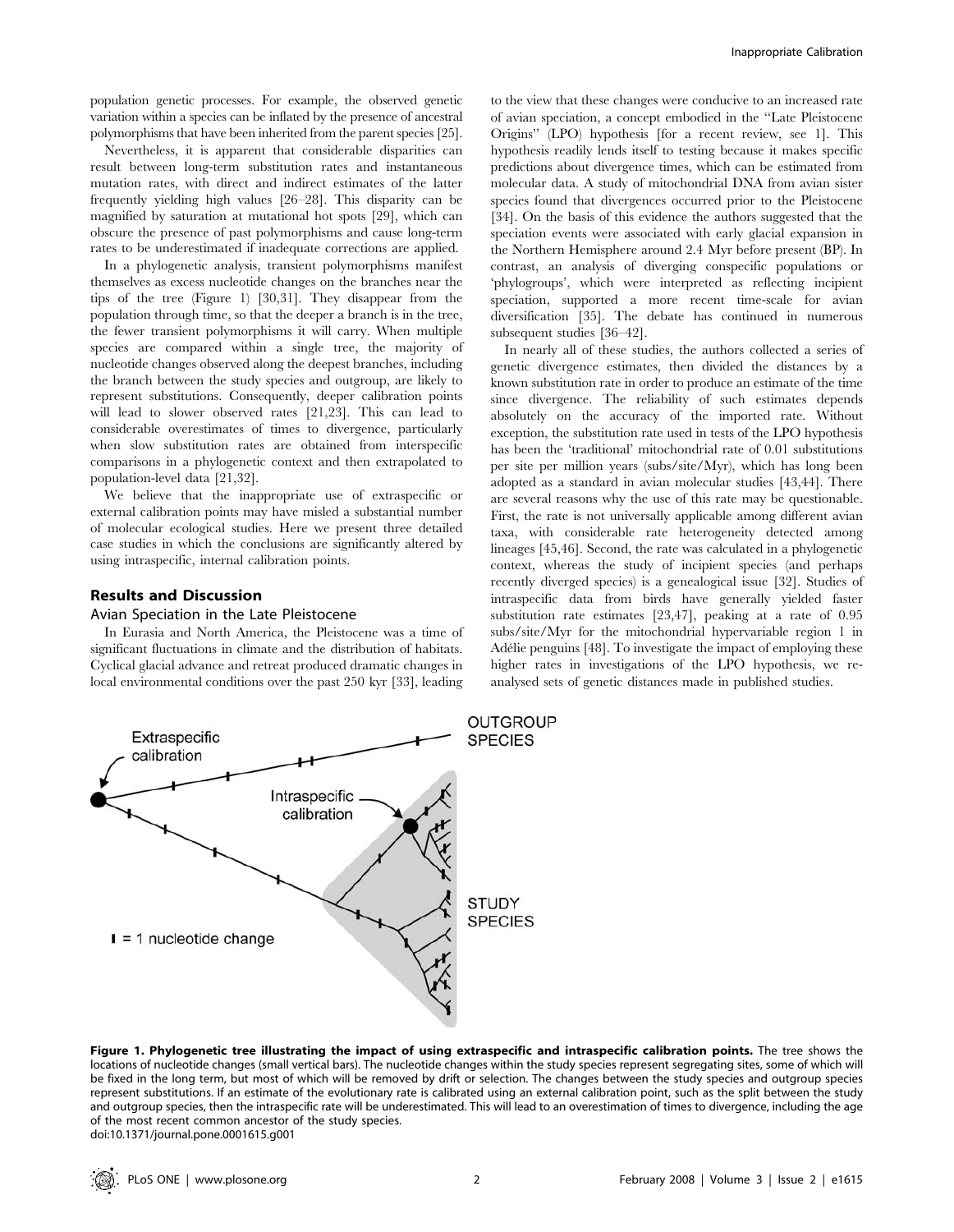Using a rate of 0.01 subs/site/Myr, only three of the 22 species had phylogroup divergences occurring within the past 250 kyr, whereas three species had Pliocene  $(>1.8$  Myr) ages (Table 1). By applying a higher, revised rate of 0.075 subs/site/Myr, obtained from an internally-calibrated analysis of amakihi subspecies [22] (see Materials and Methods), we found that the evidence shifted significantly towards support for late Pleistocene divergences. Only three species yielded phylogroup divergences exceeding 250 kyr. Our date estimates do not take into account the uncertainty associated with the imported, revised rate, but if the highest rate implied by the upper 95% credibility limit on the original rate estimate [0.111 subs/site/Myr; 22] is applied to the data, then all of the resulting divergence time estimates fall within the past 250 kyr.

Our results should be interpreted cautiously because of the dubious applicability of a single substitution rate to different avian species. Collectively, however, our analyses demonstrate that the published molecular evidence used to challenge the LPO hypothesis is weakened by the application of a revised rate. This does not necessarily signify that glacial cycles provided conditions that were exceptionally suitable for allopatric speciation among birds, and it remains unclear whether the tempo of avian speciation in the Pleistocene was actually elevated in comparison

|  |  | <b>Table 1.</b> Divergence time estimates for conspecific |  |  |
|--|--|-----------------------------------------------------------|--|--|
|  |  | phylogroups from 22 bird species                          |  |  |

| <b>Family<sup>a</sup></b> | <b>Species</b>              | Genetic<br>distanceb | <b>Divergence time</b><br>estimate <sup>c</sup> (Myr) |                                   |  |
|---------------------------|-----------------------------|----------------------|-------------------------------------------------------|-----------------------------------|--|
|                           |                             |                      | $Rate = 0.01$<br>subs/site/<br>Myr                    | Rate = 0.075<br>subs/site/<br>Myr |  |
| Paridae                   | Poecile gambeli             | 5.442                | 2.721                                                 | 0.363                             |  |
| Parulinae                 | Wilsonia pusilla            | 5.188                | 2.594                                                 | 0.346                             |  |
| Certhiidae                | Polioptila caerulea         | 4.008                | 2.004                                                 | 0.267                             |  |
| Turdidae                  | Catharus guttatus           | 3.397                | 1.698                                                 | 0.226                             |  |
| Vireonidae                | Vireo gilvus                | 3.228                | 1.614                                                 | 0.215                             |  |
| Paridae                   | Poecile carolinensis        | 2.900                | 1.450                                                 | 0.193                             |  |
| Emberizinae               | Passerella iliaca           | 2.858                | 1.429                                                 | 0.191                             |  |
| Parulinae                 | Dendroica petechia          | 2.377                | 1.189                                                 | 0.158                             |  |
| Turdidae                  | Catharus ustulatus          | 1.420                | 0.710                                                 | 0.095                             |  |
| Parulinae                 | Geothlypis trichas          | 1.033                | 0.517                                                 | 0.069                             |  |
| Mimidae                   | Toxostoma redivivum         | 0.824                | 0.412                                                 | 0.055                             |  |
| Paridae                   | <b>Baeolophus inornatus</b> | 0.781                | 0.390                                                 | 0.052                             |  |
| Emberizinae               | Melospiza melodia           | 0.708                | 0.354                                                 | 0.047                             |  |
| Sylviidae                 | Chamaea fasciata            | 0.704                | 0.352                                                 | 0.047                             |  |
| Tyrannidae                | Empidonax traillii          | 0.614                | 0.307                                                 | 0.041                             |  |
| Paridae                   | Baeolophus ridgwayi         | 0.558                | 0.279                                                 | 0.037                             |  |
| Fringillidae              | Carduelis hornemanni        | 0.551                | 0.275                                                 | 0.037                             |  |
| Emberizinae               | Calcarius Iapponicus        | 0.550                | 0.275                                                 | 0.037                             |  |
| Vireonidae                | Vireo solitarius            | 0.532                | 0.266                                                 | 0.035                             |  |
| Picidae                   | Picoides dorsalis           | 0.457                | 0.228                                                 | 0.030                             |  |
| Emberizinae               | Spizella breweri            | 0.291                | 0.146                                                 | 0.019                             |  |
| Emberizinae               | Zonotrichia leucophrys      | 0.231                | 0.116                                                 | 0.015                             |  |

<sup>a</sup>All taxa are members of Order Passeriformes, with the exception of Picidae (Order Piciformes).

<sup>b</sup>Gamma-corrected distance estimated by Weir and Schluter [42].

<sup>c</sup>Divergence times older than 250 kyr are italicised.

doi:10.1371/journal.pone.0001615.t001

to preceding geological periods [36,39,40]. Nevertheless, the sensitivity of tests of the LPO to the assumed substitution rate emphasises the importance of selecting an appropriate calibration. This concern also applies to similar studies of late Pleistocene divergences among other organisms [49].

#### Demographic History of the Bowhead Whale

The bowhead whale (Balaena mysticetus) was subjected to intensive commercial exploitation from the 17th to early 20th centuries. During this period, over 90,000 individuals were taken from the Spitsbergen stock alone [50]. This stock remains critically endangered, while two of the other four designated stocks are endangered. Bowhead whales are exceptionally long-lived, with a maximum longevity well in excess of 100 years, and appear to reach sexual maturity at around 25 years of age [51]. These observations suggest a long generation time, which presents obvious difficulties for population management and stock recovery. For these reasons, the demographic history of this species is of significant ecological, commercial, and conservational interest.

An analysis of modern DNA samples from the mitochondrial control region of 98 individuals found that the most recent common ancestor (MRCA) of modern bowhead whales lived around 267 kyr ago [9]. The estimate was calibrated using a value of 3.4 Myr for the age of the split between bowhead whales (Balaena) and right whales (Eubalaena). This calibration point was informed by the fossil record, which is relatively sparse for balaenids; the oldest fossil that can be confidently assigned to either the Balaena or Eubalaena lineage dates from the Pliocene (5.2 to 2.6 Myr BP). Several lines of evidence, however, suggest a more protracted evolutionary history for the two lineages. First, the Pliocene Balaena fossils appear to be highly derived [52]. Second, there is a conspicuous hiatus between the Pliocene fossils and the most ancient fossil representative of Balaenidae, Morenocetus parvus, which dates from the earliest Miocene around 20–23 Myr BP [52]. Independent support for a deeper split between the two genera was provided by analysis of whole mitochondrial genomes, which produced an age estimate of 17 Myr [53].

The palaeontological uncertainty over the age of the bowheadright whale split, the possible antiquity of the divergence event, and the external nature of this calibration all argue against its use in studying the recent demographic history of bowhead whales. To investigate the effect of calibration choice, we use ancient DNA sequences to infer an internally-calibrated evolutionary time-scale.

We reconstructed the demographic history of bowhead whales using Bayesian skyline plot (BSP) analysis, which generates a plot of the estimated effective population size through time [5] (see Materials and Methods). We found evidence of a population expansion in the late Pleistocene (Figure 2). This pattern emerges for three data configurations (modern only, ancient only, and combined modern and ancient), suggesting that it is not an exclusive artefact of the chronologically heterogeneous sampling of ancient DNA sequences. The age of the MRCA of all individuals was estimated at 153 kyr BP, with a 95% highest posterior density (HPD) of 49.6–294 kyr BP. The estimated timings of the MRCA and population expansion of bowhead whales are more recent than those inferred by Rooney et al. [9].

The estimated substitution rate was 0.159 subs/site/Myr (95% HPD: 0.051–0.272 subs/site/Myr). Although this is lower than other rate estimates obtained in some ancient DNA studies [for lists, see 22,54], it is significantly higher than the substitution rates obtained using fossil-based point calibrations of either 3.4 or 17 Myr for the bowhead-right whale split, which yield estimates of 0.017 subs/site/Myr (95% HPD: 0.009–0.0029 subs/site/Myr) and 0.0034 subs/site/Myr (95% HPD: 0.0019–0.0057 subs/site/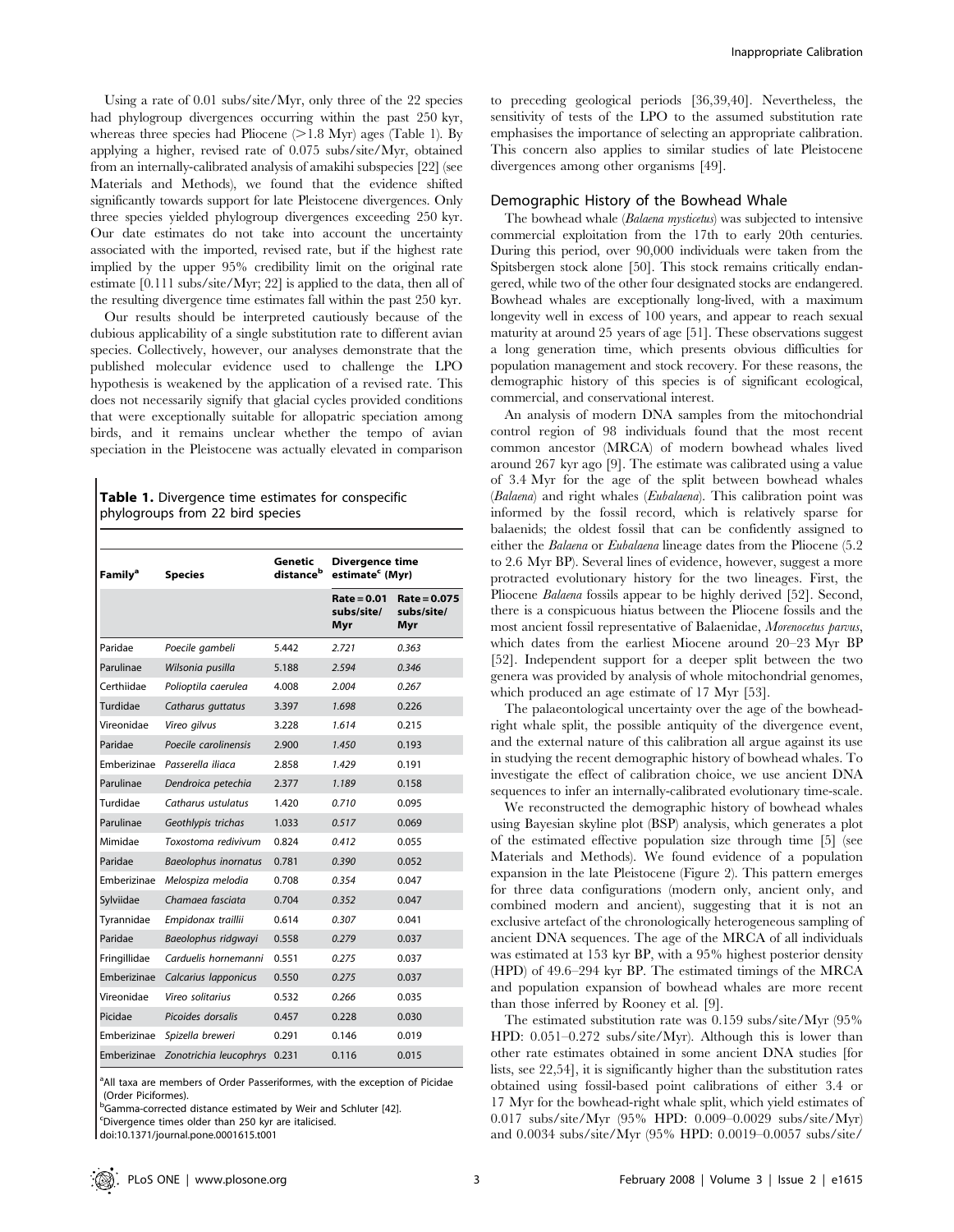

Figure 2. Bayesian skyline plots showing the recent demographic history of bowhead whales, estimated using phylogenetic analysis of three alignments of the mitochondrial control region: (a) combined alignment of 68 modern haplotypes and 99 radiocarbon-dated, ancient DNA sequences; (b) modern sequences only; and (c) ancient sequences only. All three plots are drawn to the vertical and horizontal scales. doi:10.1371/journal.pone.0001615.g002

Myr), respectively. By using these two rate estimates to specify a prior on the substitution rate in analyses of the modern bowhead whale sequences, the age of the MRCA of all individuals is estimated to be 1.1 Myr BP (95% HPD: 0.497–1.88 Myr BP) and 4.12 Myr BP (95% HPD: 2.07–6.39 Myr BP), respectively. These are substantially older than the estimate of 150 kyr obtained in the BSP analyses calibrated by radiocarbon dates.

The results suggest that previous estimates of the evolutionary time-scale of bowhead whales have been misled by an inappropriate fossil calibration, the effect of which has been to produce overestimates of times to coalescence. Our re-analysis suggests that population expansion in bowhead whales occurred relatively recently and that short time periods may suffice for the generation of appreciable levels of genetic diversity. This has important consequences for studies of conservation genetics, many of which have relied on substitution rates obtained by adopting relatively deep calibration points.

## Pleistocene Biogeography of the Brown Bear

The last few years have seen a proliferation of large data sets that sample individuals from a population over thousands to tens of thousands of generations. These data enable the direct testing of hypotheses concerning the relationship between past and present distributions of species and populations [20], and the impact of environmental events on the phylogeography of a species [4,55]. In these studies, it is evident that without accurate estimates of substitution rates, there is a risk of misidentifying causal environmental factors for inferred demographic changes.

Brown bears (*Ursus arctos*) present an interesting illustration of this point. Modern brown bear populations are distributed throughout Europe, Asia, and North America, and exhibit significant maternally-linked phylogeographic structure across this range [20,56–58] (see tree topology in Figure 3). The modern distribution of brown bears is believed to be the consequence of post-glacial expansion from local refuges, and to have remained relatively stable since this expansion [3,57,59–61]; however, a more recent study of ancient DNA found a more complex phylogeographic history for Western European brown bears [62]. Although this work did not entirely exclude the classic refuge scenario, it insinuated that past refugium theories might be oversimplifications [62]. Nevertheless, ancient DNA studies have revealed that the modern European distribution of brown bear lineages differs from that prior to the last glacial maximum [55], whereas in North America four distinct periods of constant population structure could be identified over the last 50 kyr, interposed by brief periods of rapid demographic change [20]. These findings suggest that brown bears in both Europe and North America experienced frequent local extinctions and range expansions during the climatically volatile late Pleistocene.

Saarma et al. [3] investigated the possibility that the present distribution of bears in northern Europe is the result of post-glacial expansion from a refuge in the West Carpathian mountains. Using a substitution rate estimated from radiocarbon-dated North American brown bears [20], they estimated that the MRCA of the Eastern lineage (node I, Figure 3) existed 24 kyr BP (95% HPD: 6–50 kyr BP), with dates of 67 kyr BP (95% HPD: 20– 131 kyr BP) for the Western lineage (node A) and 174 kyr BP (95% HPD: 61–314 kyr BP) for all European bears (node N). The estimates came with wide 95% HPD intervals, but were consistent with recent expansions of the Eastern and Western lineages and a mid-late Pleistocene MRCA for all brown bears.

These relatively recent estimates for the origin of the European brown bear lineages stand in contrast to the more ancient estimates of Hofreiter et al. [63], which were calibrated using the split between brown bears and their sister species (cave bears; Ursus speleaus) at 1.2–1.7 Myr [64,65]. This calibration put the ages of the MRCAs for the two European lineages of brown bears during the mid-early Pleistocene: 640 kyr BP (95% CI: 290–1,390 kyr BP) for the Eastern lineage and 350 kyr BP (95% CI: 150–790 kyr BP) for the Western lineage.

The disparity between the two sets of estimates illustrates the difference between internal and external calibration, but the estimates are difficult to compare directly because they were made using different approaches. To investigate this further, we performed a Bayesian phylogenetic analysis of an alignment of 107 brown bear sequences using two separate modes of calibration: (i) internal calibration using 31 radiocarbon-dated ancient DNA samples; and (ii) importation of a rate estimated using the external cave-brown bear split.

The inferred tree topology was identical for both analyses (Figure 3). Internal calibration produced a rate estimate of 0.390 subs/site/Myr (95% HPD: 0.264–0.526 subs/site/Myr), whereas external calibration yielded a slower rate of 0.061 subs/site/Myr (95% HPD: 0.045–0.075 subs/site/Myr), with correspondingly older MRCA age estimates (Table 2).

Both of our age estimates for the MRCA of the Western lineage (clade I) were similar to those made by previous studies [3,20]. The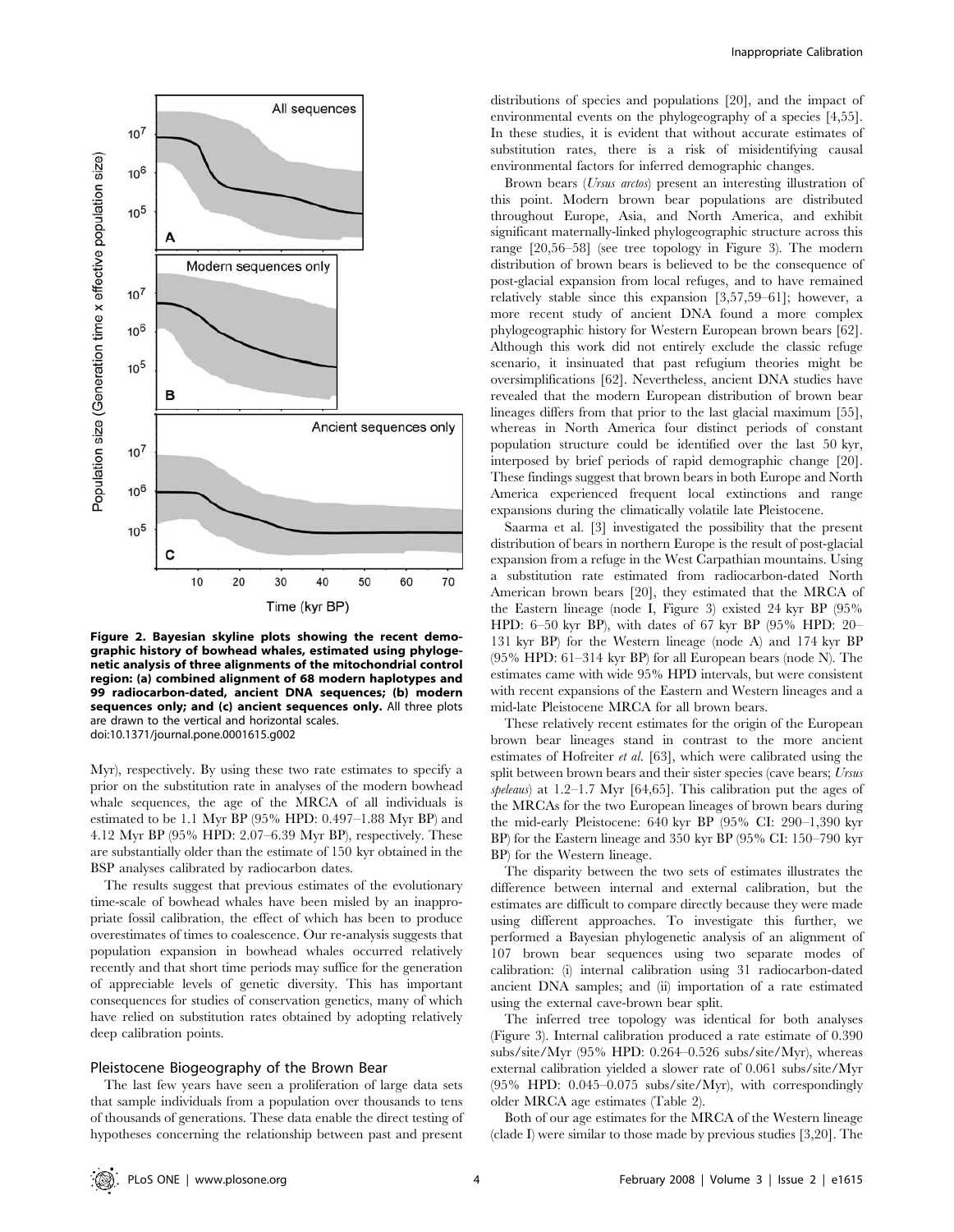

Figure 3. Maximum clade credibility tree from Bayesian analysis of mitochondrial control region sequences from 56 modern and 51 ancient brown bear samples, with a time scale calibrated using the radiocarbon dates of the ancient sequences. Major clades and their geographic localities are given. Posterior probabilities are given for the nodes A-N, which are referred to in the text and in Table 2. doi:10.1371/journal.pone.0001615.g003

internally-calibrated date estimate suggests an MRCA during the previous (Weichselian) glacial period, but the 95% HPD of the externally-calibrated estimate encompasses several glacial and interglacial periods, prohibiting a detailed correlation with environmental change. The evolutionary time-frame of the Eastern European clade, which makes up part of clade IIIa, is less clear. It is interesting that there is no distinct subdivision between European and Alaskan brown bears in clade IIIa, which could be interpreted as evidence for recent expansion into Alaska and Europe from a single source population, although further sampling of late Pleistocene brown bears in Europe and Asia will be required to test this hypothesis.

Brown bears are believed to have established the first populations in North America around 50–75 kyr BP, during the early and middle parts of the last (Wisconsinan; equivalent to the Weichselian in Europe) glaciation [66,67]. Age estimates for clades II, III, and IV (Table 2) therefore support previous claims that the modern lineages were established prior to the initial colonization of North America [57,61], most probably during the previous interglacial/glacial transition. Conversely, the MRCA of bears from the Alaskan ABC islands (clade IIa, node C) existed around

16 kyr BP (95% HPD: 10–26 kyr BP), consistent with the timing of the most recent glacial/interglacial transition.

The age of the MRCA of polar bears (node D) is estimated at 43 kyr BP (95% HPD 19–73 kyr BP), and the divergence between polar bears and ABC islands bears (node F) is estimated to have occurred about 58 kyr BP (95% HPD: 48–72 kyr BP). Despite the internal calibration with a multitude of dated tips, the 95% HPD intervals for these estimates are wide, indicating only that polar bears diverged from other brown bears some time after the warmest part of the Wisconsinan glacial period, but lacking the power to identify any specific environmental event or geographic location.

This example illustrates the impact of inappropriate calibration on inferences made from molecular data. It also demonstrates that it can be difficult to correlate demographic data inferred from phylogenies with large-scale environmental fluctuations, due to the considerable statistical uncertainty that is often associated with intraspecific estimates of divergence times. It is possible to reduce this uncertainty by increasing sample size and alignment length, but the most powerful approach might involve the use of molecular data in conjunction with alternative methods, such as radiocarbon dating to find terminal occurrences.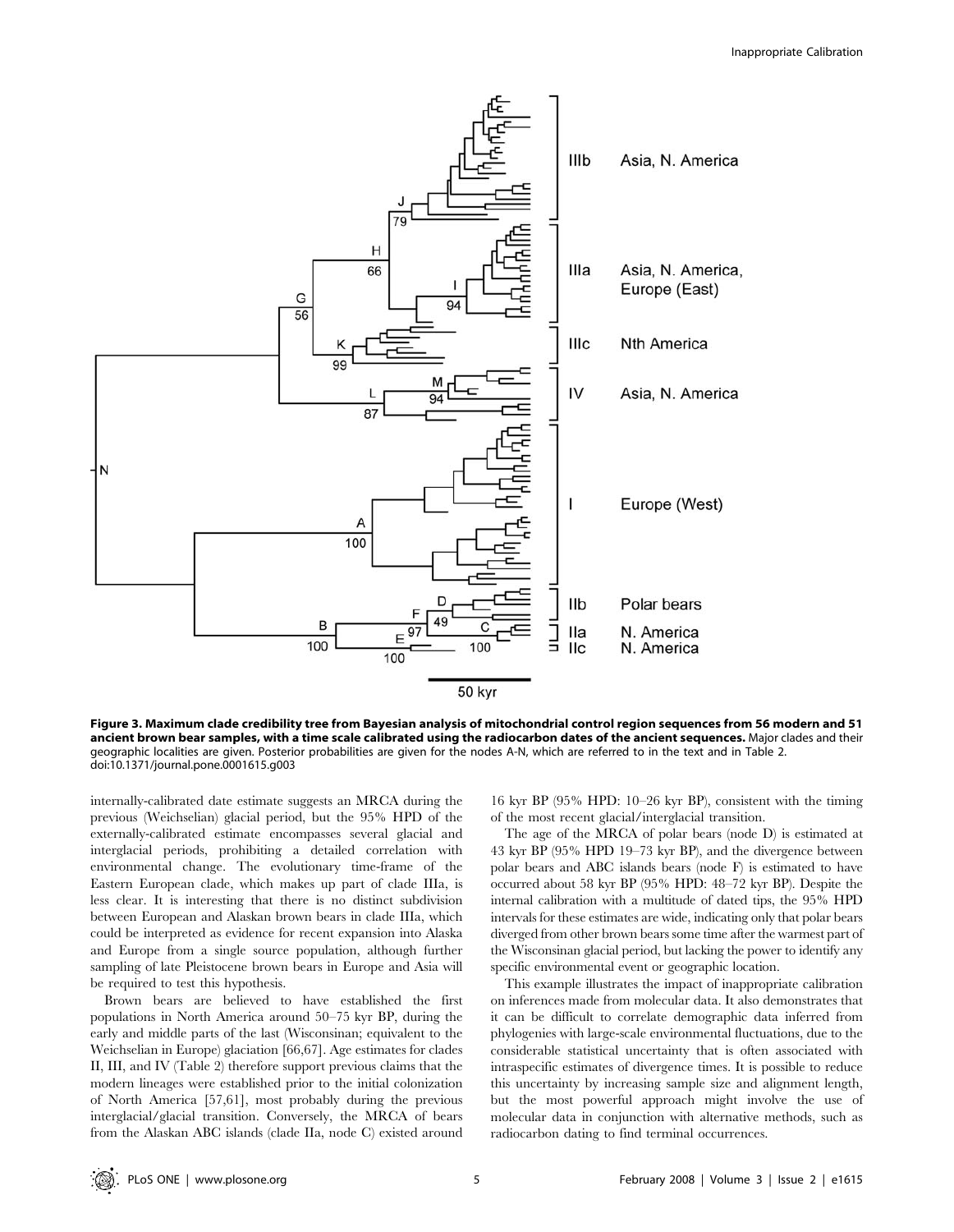Table 2. Bayesian age estimates for nodes labelled in Figure 3

| Node | Clade              | Age estimate (kyr) |                             |                             |            |  |  |
|------|--------------------|--------------------|-----------------------------|-----------------------------|------------|--|--|
|      |                    |                    | <b>External calibration</b> | <b>Internal calibration</b> |            |  |  |
|      |                    | Mean               | 95% HPD                     | Mean                        | 95% HPD    |  |  |
| A    | ı                  | 415                | 198-646                     | 74                          | $45 - 109$ |  |  |
| B    | Ш                  | 415                | 209-659                     | 94                          | $62 - 133$ |  |  |
| Ċ    | lla                | 72                 | $17 - 149$                  | 16                          | $10 - 26$  |  |  |
| D    | IIb                | 208                | 55-398                      | 43                          | $19 - 73$  |  |  |
| E    | lla and llb        | 319                | $115 - 548$                 | 51                          | $26 - 85$  |  |  |
| F    | Ilb and IIc        | 112                | $50 - 197$                  | 58                          | $48 - 72$  |  |  |
| G    | Ш                  | 525                | $307 - 793$                 | 111                         | $79 - 148$ |  |  |
| H    | Illa and IIIb      | 374                | 89-741                      | 35                          | $11 - 75$  |  |  |
|      | Illa; modern only  | 362                | $67 - 735$                  | 32                          | $9 - 74$   |  |  |
| J    | IIIb               | 380                | 168-620                     | 65                          | $36 - 110$ |  |  |
| K    | <b>IIIc</b>        | 260                | 147-394                     | 86                          | $67 - 108$ |  |  |
|      | IV                 | 458                | 167-755                     | 75                          | $40 - 130$ |  |  |
| M    | IV; modern US only | 164                | $49 - 323$                  | 31                          | $7 - 59$   |  |  |
| N    | All brown bears    | 1,159              | 745-1,622                   | 211                         | 143-295    |  |  |

doi:10.1371/journal.pone.0001615.t002

#### Concluding Remarks

Our three case studies demonstrate that the findings of molecular ecological studies can be altered significantly by the choice of calibration. Our results show that divergence time estimates can change by an order of magnitude when relatively recent, internal calibration points are used (Table 3). Deep calibration points, particularly those based on the fossil record, lead to inferred evolutionary scenarios that are drastically different from those implied by internal, intraspecific calibrations. The large disparity between estimates obtained by internal and external calibration also highlights the importance of judicious selection of calibrations for recent evolutionary events, even if one does not subscribe to the hypothesis of time-dependent rate estimates [68,69].

Intraspecific calibrations can be obtained in one of several ways. As illustrated in the bowhead whale and brown bear examples above, the radiocarbon ages of ancient samples can be used as

Table 3. Summary of estimates made using internal and external calibrations for the three data sets presented in this study

| <b>Evolutionary event</b>                                | Age estimate (kyr)             |                            |                         |              |  |  |
|----------------------------------------------------------|--------------------------------|----------------------------|-------------------------|--------------|--|--|
|                                                          | <b>External</b><br>calibration |                            | Internal<br>calibration |              |  |  |
|                                                          | Mean                           | 95% HPD                    | Mean                    | 95% HPD      |  |  |
| Common ancestor of bowhead whales                        |                                |                            |                         |              |  |  |
| External calibration = $3.4$ Myr                         | 1.140                          | 497-1.880                  | 154                     | $50 - 295$   |  |  |
| External calibration = 17 Myr                            | 4,123                          | $2,071-6,386$              |                         |              |  |  |
| Common ancestor of brown bears                           | 1,159                          | 745-1,622                  | 211                     | 143-295      |  |  |
| Mean divergence time of<br>conspecific avian phylogroups | 878                            | $116 - 2.721$ <sup>a</sup> | 117                     | $15 - 363^a$ |  |  |

<sup>a</sup>Range of 22 divergence time estimates doi:10.1371/journal.pone.0001615.t003

calibrations on the tips of the tree. Alternatively, internal calibrations can be obtained from biogeography [70,71], although such calibrations can be difficult to interpret and specify correctly [12,68]. The fossil record will rarely be able to offer intraspecific calibrations unless substantial diagnostic variation exists within a species, for example among subspecies or conspecific populations. Frequently, however, intraspecific calibration data are unavailable for many data sets, leaving the less desirable option of importing a substitution rate estimated from another (preferably related) species.

A considerable disadvantage of intraspecific calibrations is that they will often produce date estimates with a larger degree of uncertainty than those made using external calibrations. There are two reasons for this: (i) external calibrations are often placed at the root of the tree; and (ii) the removal of outgroup species reduces the information in the data set. Moreover, molecular date estimates can come with substantial uncertainty, so that it can be difficult to draw strong conclusions from molecular date estimates if the associated estimation error is taken into account. Therefore, a reduction in precision appears to be the consequence of using intraspecific calibrations, but the improvement in accuracy should come as a worthwhile recompense.

## Materials and Methods

#### Avian Speciation in the Late Pleistocene

In order to test the hypothesis of late Pleistocene origins for birds, we obtained a set of pairwise genetic distances estimated from avian mitochondrial cytochrome b by Weir and Schluter [42]. Of these genetic distances, we restrict our re-analysis to the 22 measured between conspecific phylogroups from species with a geographic range extending above 40°N, the approximate boundary of Pleistocene glaciation in North America [72] (Table 1). To convert the distance estimates to time durations, two different substitution rates were applied. The first rate was 0.01 subs/site/Myr, which was used in the original study and corresponds to the canonical 1% rate in birds. The second rate was 0.075 subs/site/Myr, based on an analysis of cytochrome b sequences from two subspecies of amakihi from Hawaii and Maui [22]; this is one of the few internally-calibrated rate estimates available for avian cytochrome b.

#### Demographic History of the Bowhead Whale

To investigate the demographic history of modern bowhead whale populations, we assembled a data set comprising both ancient and modern DNA sequences. Ancient DNA (aDNA) sequences (ages from ranging from 30 years to 51 kyr) from the mitochondrial control region of 99 bowhead whales were obtained from the study by Borge et al. [73]. Modern DNA sequences for 68 haplotypes were obtained from the study by Rooney et al. [9]. Demographic history was inferred from these data using Bayesian skyline plot [BSP; 5] analyses, performed using BEAST 1.4 [74] with the substitution model selected by comparison of Akaike Information Criterion values. Three BSP analyses were performed: (i) aDNA sequences only; (ii) modern DNA sequences only; and (iii) ancient and modern DNA sequences combined. For all three analyses, 10 group sizes were used for the BSP. Posterior distributions of parameters were investigated using Markov chain Monte Carlo (MCMC) analysis, with samples from the posterior drawn every 10,000 steps over a total of 50,000,000 steps, with the first 10% discarded as burn-in.

In the two analyses using aDNA sequences, time-scales were calibrated using the radiocarbon dates of the 99 ancient samples. The analysis of modern DNA sequences was calibrated by specifying a normally-distributed prior on the substitution rate (mean 0.149 subs/site/Myr, standard deviation 0.052 subs/site/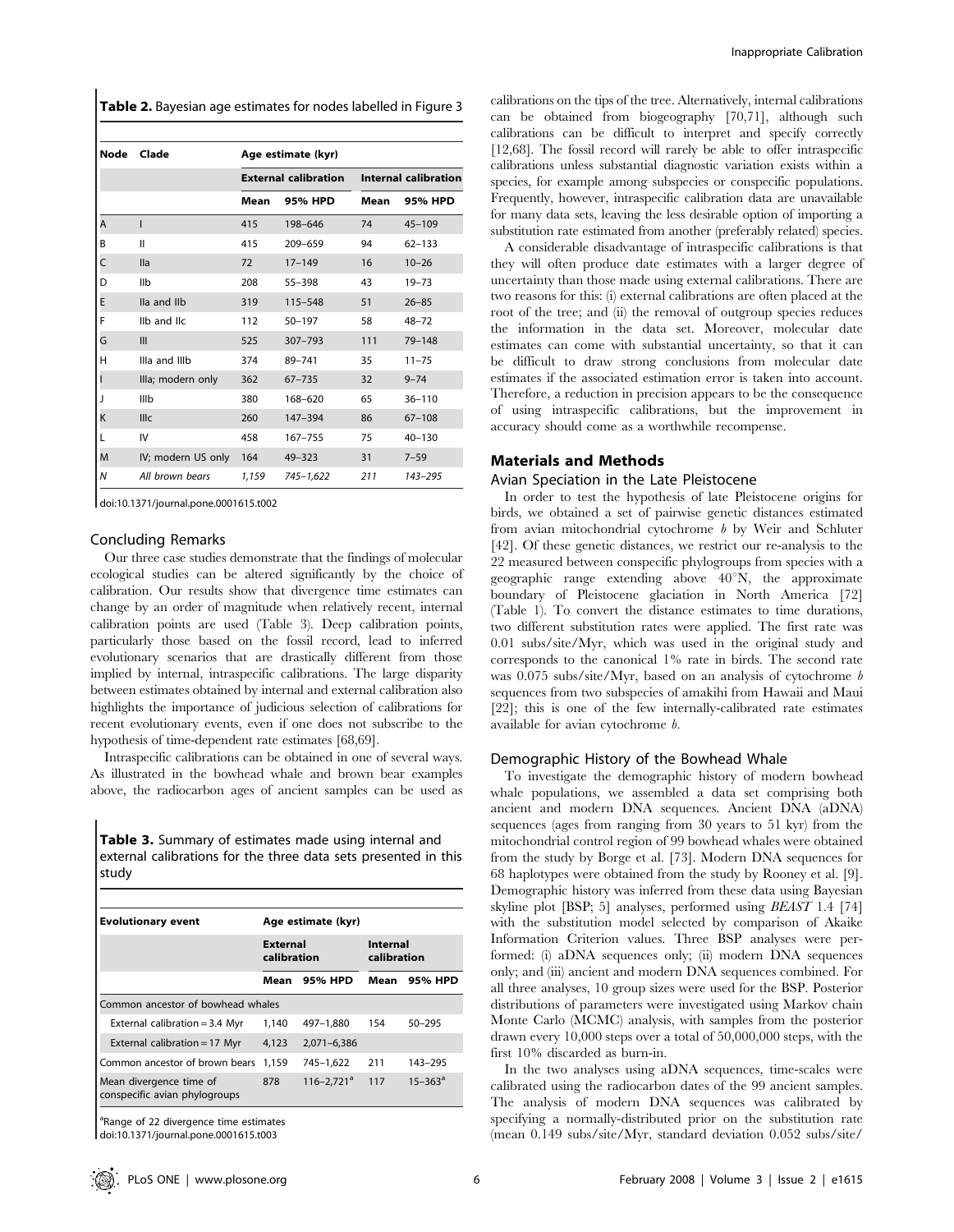Myr), based on the value estimated in the aDNA analysis. The modern and ancient DNA data sets were obtained from different stocks (Bering-Chukchi-Beaufort Seas and Spitsbergen, respectively), but there appears to be little molecular or morphological evidence for the discreteness of any of the five designated stocks of bowhead whales [73,75,76].

To estimate the average substitution rate across balaenids, control region sequences were obtained from GenBank for the three extant species of right whale (Eubalaena japonica, E. australis, and E. glacialis). These were aligned with the corresponding sequence from *Balaena mysticetus* haplotype A. The alignment was analysed with BEAST using fossil calibrations. The oldest fossil representative of either the Eubalaena or Balaena lineage dates from the Pliocene (1.8–5.3 Myr BP) [77]. Rooney et al. [9] summarised this information by taking a mean value of 3.4 Myr, which we have adopted for comparative purposes. Following the results of Sasaki et al. [53] and in view of the fossil hiatus for balaenids during the Miocene, we repeated the analysis using a calibration age of 17 Myr for the Balaena-Eubalaena split. In the MCMC analysis, samples were drawn from the posterior every 10,000 steps over a total of 10,000,000 steps, with the first 10% discarded as burn-in. All input files are available upon request from the corresponding author.

### Pleistocene Biogeography of the Brown Bear

To investigate the timing of brown bear movements in the Pleistocene, we collected ancient and modern DNA for phylogenetic analysis. Mitochondrial control region sequences from 51 ancient brown bears were obtained from published sources [20,55,62,78]. In addition, we obtained all 56 modern haplotypes

#### References

- 1. Lovette IJ (2005) Glacial cycles and the tempo of avian speciation. Trends Ecol Evol 20: 57–59.
- 2. Hofreiter M, Rabeder G, Jaenicke-Despres V, Withalm G, Nagel D, et al. (2004) Evidence for reproductive isolation between cave bear populations. Curr Biol 14: 40–43.
- 3. Saarma U, Ho SYW, Pybus OG, Kaljuste M, Tumanov IM, et al. (2007) Mitogenetic structure of brown bears (Ursus arctos L.) in north-eastern Europe and a new time-frame for the formation of brown bear lineages. Mol Ecol 16: 401–413.
- 4. Shapiro B, Drummond AJ, Rambaut A, Wilson MC, Matheus PE, et al. (2004) Rise and fall of the Beringian steppe bison. Science 306: 1561–1565.
- 5. Drummond AJ, Rambaut A, Shapiro B, Pybus OG (2005) Bayesian coalescent inference of past population dynamics from molecular sequences. Mol Biol Evol 22: 1185–1192.
- 6. Culver M, Johnson WE, Pecon-Slattery J, O'Brien SJ (2000) Genomic ancestry of the American puma (Puma concolor). J Hered 91: 186–197.
- 7. Buckley-Beason VA, Johnson WE, Nash WG, Stanyon R, Menninger JC, et al. (2006) Molecular evidence for species-level distinctions in clouded leopards. Curr Biol 16: 2371–2376.
- 8. Baker CS, Perry A, Bannister JL, Weinrich MT, Abernethy RB, et al. (1993) Abundant mitochondrial DNA variation and world-wide population structure in humpback whales. Proc Natl Acad Sci USA 90: 8239–8243.
- 9. Rooney AP, Honeycutt RL, Derr JN (2001) Historical population size change of bowhead whales inferred from DNA sequence polymorphism data. Evolution 55: 1678–1685.
- 10. Alter SE, Rynes E, Palumbi SR (2007) DNA evidence for historic population size and past ecosystem impacts of gray whales. Proc Natl Acad Sci USA 104: 15162–15167.
- 11. Graur D, Martin W (2004) Reading the entrails of chickens: Molecular timescales of evolution and the illusion of precision. Trends Genet 20: 80–86.
- 12. Heads M (2005) Dating nodes on molecular phylogenies: a critique of molecular biogeography. Cladistics 21: 62–78.
- 13. Ho SYW (2007) Calibrating molecular estimates of substitution rates and divergence times in birds. J Avian Biol 38: 409–414.
- 14. Ritchie PA, Millar CD, Gibb GC, Baroni C, Lambert DM (2004) Ancient DNA enables timing of the Pleistocene origin and Holocene expansion of two Adélie penguin lineages in Antarctica. Mol Biol Evol 21: 240–248.
- 15. Drummond AJ, Ho SYW, Phillips MJ, Rambaut A (2006) Relaxed phylogenetics and dating with confidence. PLoS Biol 4: e88.

that were available on GenBank, including only the sequences that spanned the same 195 bp stretch as the aDNA sequences [see 20].

To estimate a substitution rate based on the cave-brown bear split, five cave bear sequences covering the same mitochondrial fragment were obtained from GenBank and aligned with five randomly-selected brown bear sequences. Bayesian phylogenetic analyses were performed using BEAST, using the HKY substitution model and a constant-size coalescent prior on the tree. To estimate an externally-calibrated substitution rate, the age of the cave-brown bear split was fixed to a value of 1.45 Myr in accordance with fossil evidence [64,65]. Samples from the posterior were drawn every 20,000 MCMC steps over a total of 20,000,000 steps, with the first 10% discarded as burn-in.

Two molecular clock analyses were then performed on the alignment of 107 brown bears, using the model settings described above. In the first analysis, the externally-calibrated rate was used to place a normally-distributed prior (mean and standard deviation of  $4.84\times10^{-3}$  and  $8.05\times10^{-4}$  subs/site/Myr, respectively) on the substitution rate. In the second analysis, rate estimates were calibrated using the radiocarbon ages of the 51 ancient samples. Other details of the MCMC analysis were as described above. All input files are available upon request from the corresponding author.

## Acknowledgments

We wish to thank Love Dalén and two reviewers for helpful comments, and Lutz. Bachmann for providing a paper in press.

## Author Contributions

Conceived and designed the experiments: SH. Analyzed the data: BS SH US. Wrote the paper: BS RB SH JH US.

- 16. Rambaut A (2000) Estimating the rate of molecular evolution: incorporating non-contemporaneous sequences into maximum likelihood phylogenies. Bioinformatics 16: 395–399.
- 17. Ho SYW, Kolokotronis S-O, Allaby RG (2007) Elevated substitution rates estimated from ancient DNA. Biol Lett 3: 702–705.
- 18. Benton MJ, Donoghue PC (2007) Paleontological evidence to date the tree of life. Mol Biol Evol 24: 26–53.
- 19. Yang Z, Rannala B (2006) Bayesian estimation of species divergence times under a molecular clock using multiple fossil calibrations with soft bounds. Mol Biol Evol 23: 212–226.
- 20. Barnes I, Matheus P, Shapiro B, Jensen D, Cooper A (2002) Dynamics of Pleistocene population extinctions in Beringian brown bears. Science 295: 2267–2270.
- 21. Penny D (2005) Relativity for molecular clocks. Nature 426: 183–184.
- 22. Ho SYW, Shapiro B, Phillips M, Cooper A, Drummond AJ (2007) Evidence for time dependency of molecular rate estimates. Syst Biol 56: 515–522.
- 23. Ho SYW, Phillips MJ, Cooper A, Drummond AJ (2005) Time dependency of molecular rate estimates and systematic overestimation of recent divergence times. Mol Biol Evol 22: 1561–1568.
- 24. Woodhams M (2006) Can deleterious mutations explain the time dependency of molecular rate estimates? Mol Biol Evol 23: 2271–2273.
- 25. Charlesworth B, Bartolomé C, Noël V (2005) The detection of shared and ancestral polymorphisms. Genet Res 86: 149–157.
- 26. Howell N, Smejkal CB, Mackey DA, Chinnery PF, Turnbull DM, et al. (2003) The pedigree rate of sequence divergence in the human mitochondrial genome: There is a difference between phylogenetic and pedigree rates. Am J Hum Genet 72: 659–670.
- 27. Denver DR, Morris K, Lynch M, Vassilieva LL, Thomas WK (2000) High direct estimate of the mutation rate in the mitochondrial genome of Caenorhabditis elegans. Science 289: 2342–2344.
- 28. Mao L, Zabel C, Wacker MA, Nebrich G, Sagi D, et al. (2006) Estimation of the mtDNA mutation rate in aging mice by proteome analysis and mathematical modeling. Exp Gerontol 41: 11–24.
- 29. Galtier N, Enard D, Radondy Y, Bazin E, Belkhir K (2006) Mutation hot spots in mammalian mitochondrial DNA. Genome Res 16: 215–222.
- 30. Williamson S, Orive ME (2002) The genealogy of a sequence subject to purifying selection at multiple sites. Mol Biol Evol 19: 1376–1384.
- 31. Nielsen R, Weinreich DM (1999) The age of nonsynonymous and synonymous mutations in animal mtDNA and implications for the mildly deleterious theory. Genetics 153: 497–506.